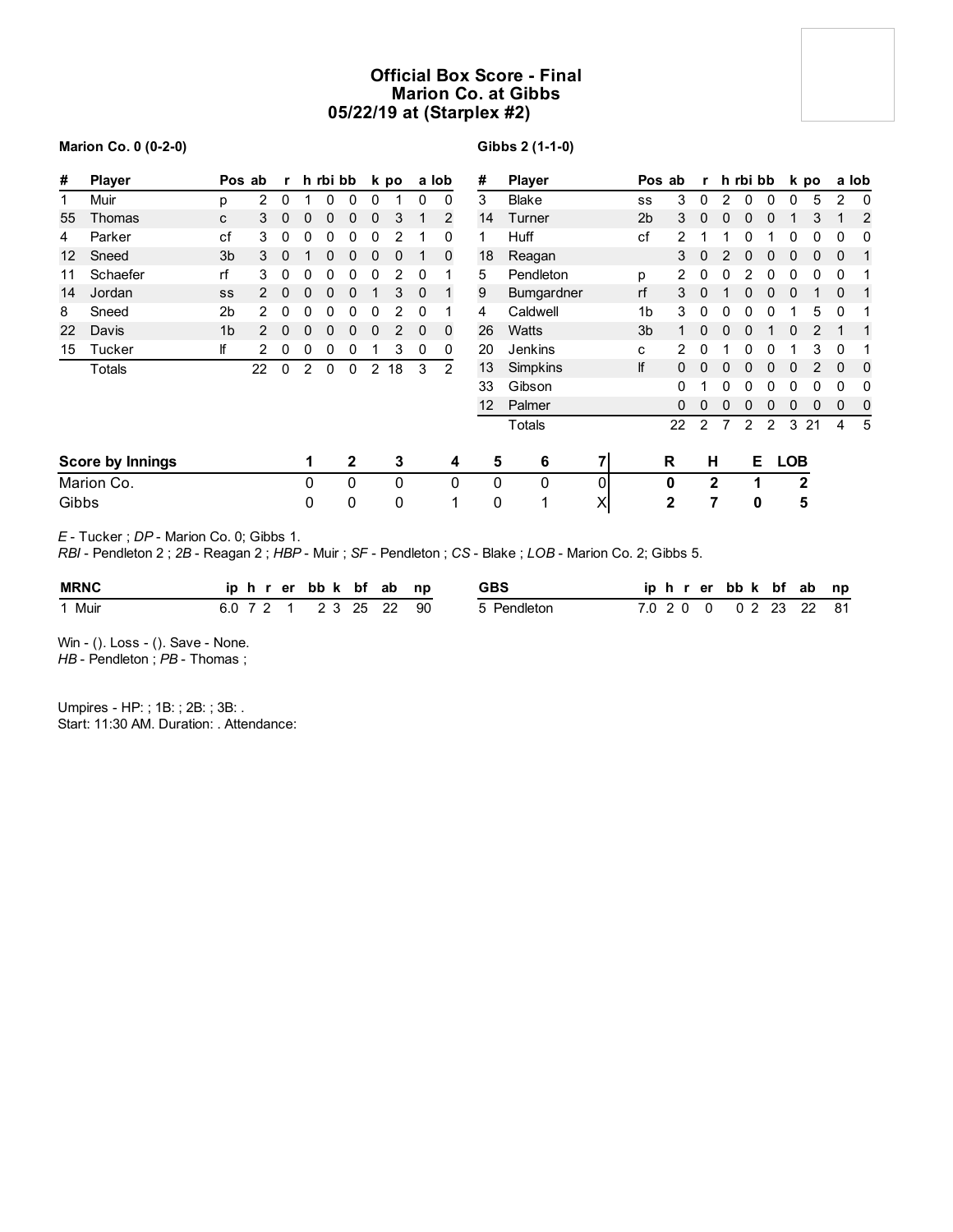### **Scoring Innings - Final Marion Co. at Gibbs 05/22/19 at (Starplex #2)**

| <b>Score by Innings</b> |  | ູ | $\mathbf{A}$ | -5 |  | R | Н. | E. | <b>LOB</b>              |
|-------------------------|--|---|--------------|----|--|---|----|----|-------------------------|
| Marion Co.              |  |   |              |    |  |   |    |    | $\overline{\mathbf{2}}$ |
| Gibbs                   |  |   |              |    |  |   |    |    | - 5                     |

### **Marion Co. starters:**

1/P/Sara Muir; 55/C/Savannah Thomas; 4/CF/Savannah Parker; 12/3B/Emily Sneed; 11/RF/Audrey Schaefer; 14/SS/Teja Jordan; 8/2B/Grace Sneed; 22/1B/Bailey Davis; 15/LF/Emma Tucker;

### **Gibbs starters:**

3/SS/Shelby Blake; 14/2B/Megan Turner; 1/CF/Josie Huff; 18//Bailey Reagan; 5/P/Rayna Pendleton; 9/RF/Breanna Bumgardner; 4/1B/Kaleigh Caldwell; 26/3B/Madison Watts; 20/C/Dacey Jenkins; 13/LF/Faith Simpkins;

Bottom of 4th - GBS batting Huff lines out to second baseman Sneed Reagan doubles on a fly ball to left fielder Tucker Reagan advances to 3rd on error by left fielder Tucker Pendleton out on sacrifice fly to left fielder Tucker. Gibson scores Bumgardner flies out to right fielder Schaefer 1 R, 1 H, 1 E, 0 LOB.

Bottom of 6th - GBS batting Huff walks, Muir pitching Reagan doubles on a fly ball to center fielder Parker Pendleton grounds out to shortstop Jordan. Huff scores Bumgardner flies out to right fielder Schaefer Reagan advances to 3rd on passed ball Caldwell flies out to left fielder Tucker 1 R, 1 H, 0 E, 1 LOB.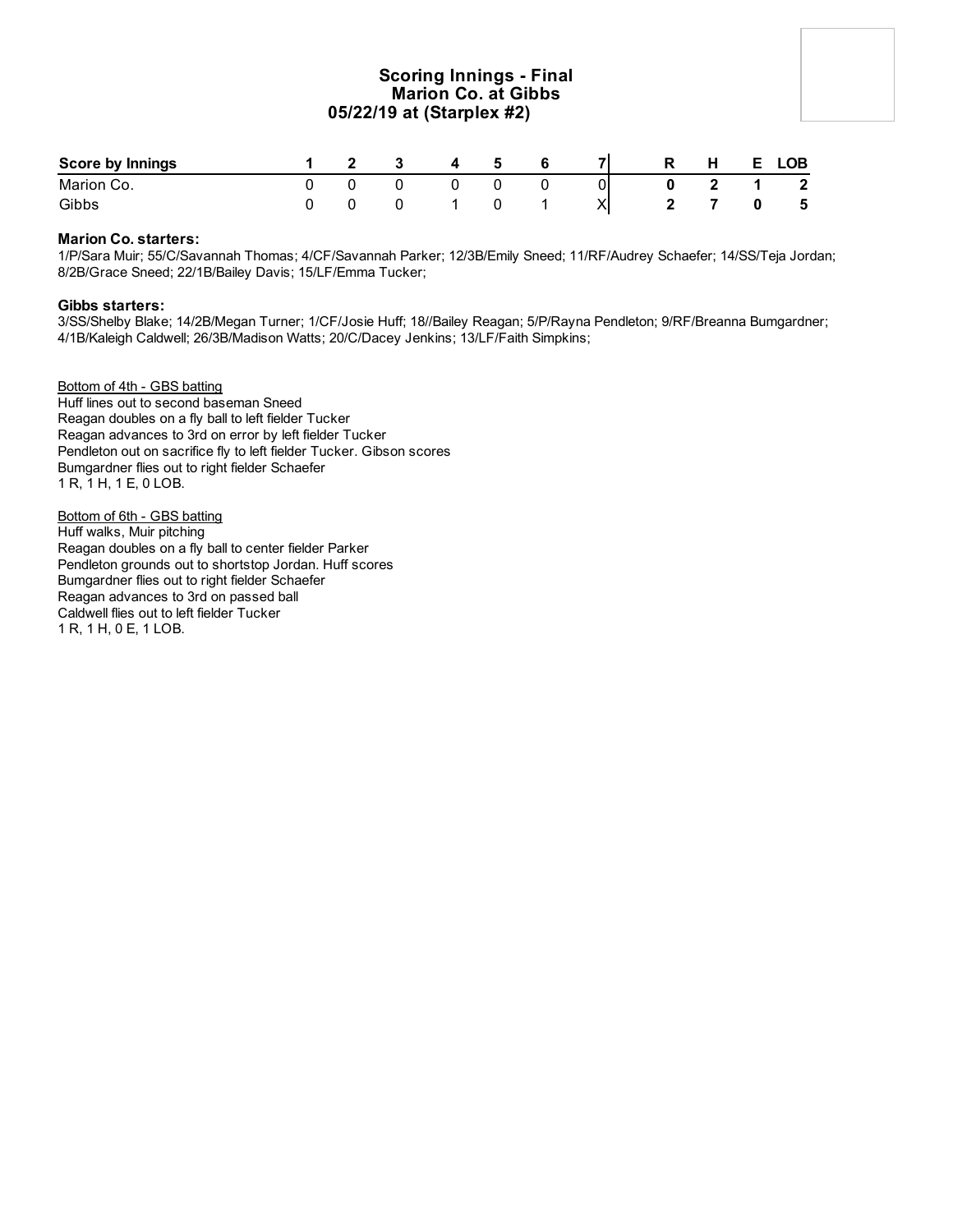# **Play By Play (Full) - FinalMarion Co. at Gibbs**

# **05/22/19 at (Starplex #2)**

| Score by Innings |  |  | 5 |                                  | Ð | н | ∟OB          |
|------------------|--|--|---|----------------------------------|---|---|--------------|
| Marion Co.       |  |  |   | Οl                               |   |   | $\mathbf{2}$ |
| Gibbs            |  |  |   | $\mathsf{v}\mathsf{l}$<br>$\sim$ |   |   | 5            |

### **Marion Co. starters:**

1/P/Sara Muir; 55/C/Savannah Thomas; 4/CF/Savannah Parker; 12/3B/Emily Sneed; 11/RF/Audrey Schaefer; 14/SS/Teja Jordan; 8/2B/Grace Sneed; 22/1B/Bailey Davis; 15/LF/Emma Tucker;

#### **Gibbs starters:**

3/SS/Shelby Blake; 14/2B/Megan Turner; 1/CF/Josie Huff; 18//Bailey Reagan; 5/P/Rayna Pendleton; 9/RF/Breanna Bumgardner; 4/1B/Kaleigh Caldwell; 26/3B/Madison Watts; 20/C/Dacey Jenkins; 13/LF/Faith Simpkins;

| 1st Inning<br>Top of 1st - MRNC batting<br>Muir grounds out, shortstop Blake to first baseman Caldwell<br>Thomas flies out to left fielder Simpkins<br>Parker pops out in foul territory to catcher Jenkins                                                                                                                                                                                                                                                                                  | This Inning<br><b>MRNC</b><br><b>GBS</b>        | R<br>$\overline{0}$<br>$\Omega$ | H<br>$\overline{0}$<br>2 | Е<br>$\overline{0}$<br>$\mathbf{0}$ | −L,<br>0<br>1 |
|----------------------------------------------------------------------------------------------------------------------------------------------------------------------------------------------------------------------------------------------------------------------------------------------------------------------------------------------------------------------------------------------------------------------------------------------------------------------------------------------|-------------------------------------------------|---------------------------------|--------------------------|-------------------------------------|---------------|
| Bottom of 1st - GBS batting<br>Blake singles on a pop fly to center fielder Parker<br>Blake caught stealing 2nd, catcher Thomas to shortstop Jordan<br>Turner pops out to shortstop Jordan<br>Huff singles on a fly ball to right fielder Schaefer<br>Reagan flies out to center fielder Parker                                                                                                                                                                                              |                                                 |                                 |                          |                                     |               |
| 2nd Inning<br>Top of 2nd - MRNC batting<br>Sneed singles on a ground ball to shortstop Blake<br>Schaefer lines out to second baseman Turner<br>Jordan pops out to second baseman Turner<br>Sneed grounds out, third baseman Watts to shortstop Blake<br>Bottom of 2nd - GBS batting<br>Pendleton flies out to center fielder Parker<br>Bumgardner singles on a ground ball to center fielder Parker<br>Caldwell strikes out swinging, Muir pitching<br>Watts pops out to first baseman Davis | <b>This Inning</b><br><b>MRNC</b><br><b>GBS</b> | R<br>$\overline{0}$<br>$\Omega$ | н<br>1<br>$\mathbf 1$    | Е<br>0<br>$\Omega$                  | 1             |
| 3rd Inning<br>Top of 3rd - MRNC batting                                                                                                                                                                                                                                                                                                                                                                                                                                                      | <b>This Inning</b>                              | R                               | H                        | Е.                                  |               |

| Top of 3rd - MRNC batting                              | Τh |
|--------------------------------------------------------|----|
| Davis flies out to left fielder Simpkins               | МF |
| Tucker strikes out swinging, Pendleton pitching        | GF |
| Muir singles on a ground ball to left fielder Simpkins |    |
| Thomas flies out to right fielder Bumgardner           |    |

Bottom of 3rd - GBS batting Jenkins strikes out swinging, Muir pitching Blake grounds out, third baseman Sneed to first baseman Davis Turner strikes out swinging, Muir pitching

| This Inning | R | н | F |  |
|-------------|---|---|---|--|
| <b>MRNC</b> |   |   |   |  |
| GBS         |   |   |   |  |